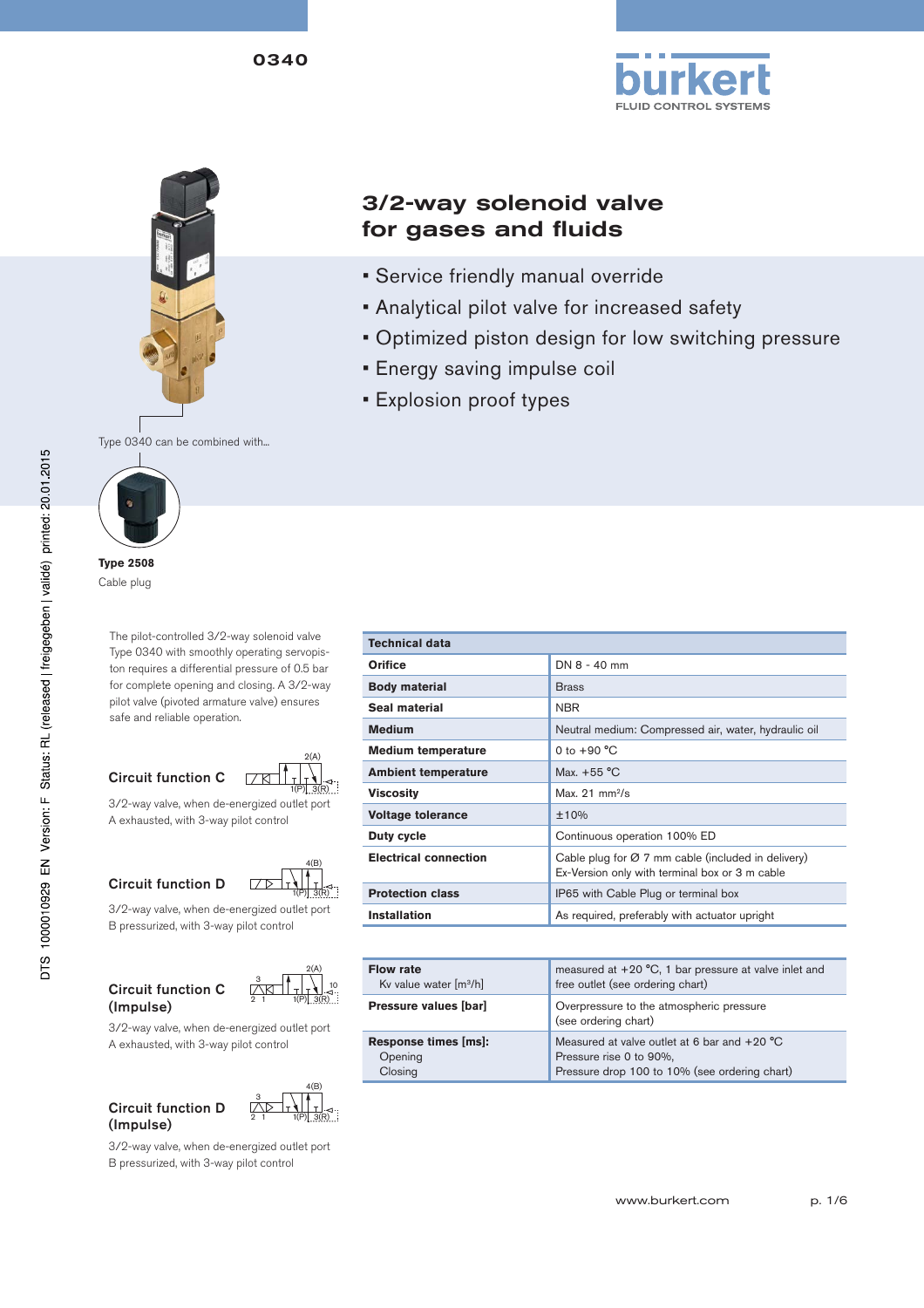

### Technical data

## Standard version

|                        |                                                     | <b>Port connection</b><br>$A/B$ and $P$ |            |                                          |                   |                  | Electr. power consumption   |                  |                                | <b>Response times</b> |                |
|------------------------|-----------------------------------------------------|-----------------------------------------|------------|------------------------------------------|-------------------|------------------|-----------------------------|------------------|--------------------------------|-----------------------|----------------|
| <b>Orifice</b><br>[mm] | <b>Ky value</b><br>water<br>PDA [m <sup>3</sup> /h] | G                                       | <b>NPT</b> | <b>Pressure Inrush</b><br>range<br>[bar] | <b>AC</b><br>[VA] | <b>DC</b><br>[W] | [VA]<br><b>AC</b><br>[VA/W] | <b>DC</b><br>[W] | <b>Opening Closing</b><br>[ms] | [ms]                  | Weight<br>[kg] |
| 8                      | 0.95                                                | 1/4                                     | 1/4        | $0.5 - 16$                               | 30                | 8                | 15/8                        | 8                | 25                             | 25                    | 1,0            |
| 12                     | 2,30                                                | 3/8                                     | 3/8        |                                          |                   |                  |                             |                  | 30                             | 30                    | 1,2            |
| 12                     | 2.60                                                | 1/2                                     | 1/2        |                                          |                   |                  |                             |                  | 30                             | 30                    | 1,2            |
| 20                     | 6,60                                                | 3/4                                     | 3/4        |                                          |                   |                  |                             |                  | 40                             | 40                    | 2,2            |
| 40                     | 24,00                                               | 11/2                                    | 11/2       |                                          |                   |                  |                             |                  | 120                            | 120                   | 6,8            |

#### Impulse version

|                        |                                                     | <b>Port connection</b><br>$A/B$ and $P$ |            | Electr.<br>power consumption      |                                    |                  | <b>Response times</b>  |                        |                |
|------------------------|-----------------------------------------------------|-----------------------------------------|------------|-----------------------------------|------------------------------------|------------------|------------------------|------------------------|----------------|
| <b>Orifice</b><br>[mm] | <b>Ky value</b><br>water<br>PDA [m <sup>3</sup> /h] | G                                       | <b>NPT</b> | <b>Pressure</b><br>range<br>[bar] | <b>Inrush</b><br><b>AC</b><br>[VA] | <b>DC</b><br>[W] | <b>Opening</b><br>[ms] | <b>Closing</b><br>[ms] | Weight<br>[kg] |
| 8                      | 0.95                                                | 1/4                                     | 1/4        | $0.5 - 16$                        | 11                                 | 11               | 25                     | 25                     | 1,0            |
| 12                     | 2,30                                                | 3/8                                     | 3/8        |                                   |                                    |                  | 30                     | 30                     | 1,2            |
| 12                     | 2,60                                                | 1/2                                     | 1/2        |                                   |                                    |                  | 30                     | 30                     | 1,2            |
| 20                     | 6.60                                                | 3/4                                     | 3/4        |                                   |                                    |                  | 40                     | 40                     | 2,2            |
| 40                     | 24,00                                               | 11/2                                    | 11/2       |                                   |                                    |                  | 120                    | 120                    | 6,8            |

#### Explosion proofed version with temperature class T5

|                        |                                           | <b>Port connection</b><br>$A/B$ and $P$ |            |                                | Electr.<br>power consumption    |                   | <b>Response times</b>          |      |                |
|------------------------|-------------------------------------------|-----------------------------------------|------------|--------------------------------|---------------------------------|-------------------|--------------------------------|------|----------------|
| <b>Orifice</b><br>[mm] | Ky value water<br>PDA [m <sup>3</sup> /h] | G                                       | <b>NPT</b> | <b>Pressure range</b><br>[bar] | <b>Inrush</b><br><b>AC [VA]</b> | [VA]<br>AC [VA/W] | <b>Opening Closing</b><br>[ms] | [ms] | Weight<br>[kg] |
| 8                      | 0.95                                      | 1/4                                     | 1/4        | $0.5 - 16$                     | 40                              | 3                 | 25                             | 25   | 1,0            |
| 12                     | 2,30                                      | 3/8                                     | 3/8        |                                |                                 |                   | 30                             | 30   | 1,2            |
| 12                     | 2.60                                      | 1/2                                     | 1/2        |                                |                                 |                   | 30                             | 30   | 1,2            |
| 20                     | 6,60                                      | 3/4                                     | 3/4        |                                |                                 |                   | 40                             | 40   | 2,2            |
| 25                     | 10.00                                     |                                         |            | $0.5 - 10$                     |                                 |                   | 70                             | 70   | 2,7            |

The orifice size of connection R is larger than the ports A / B and P (see table of dimensions).Thus, the AR flow rate increases by a factor of 1.5 to 2 in the table value.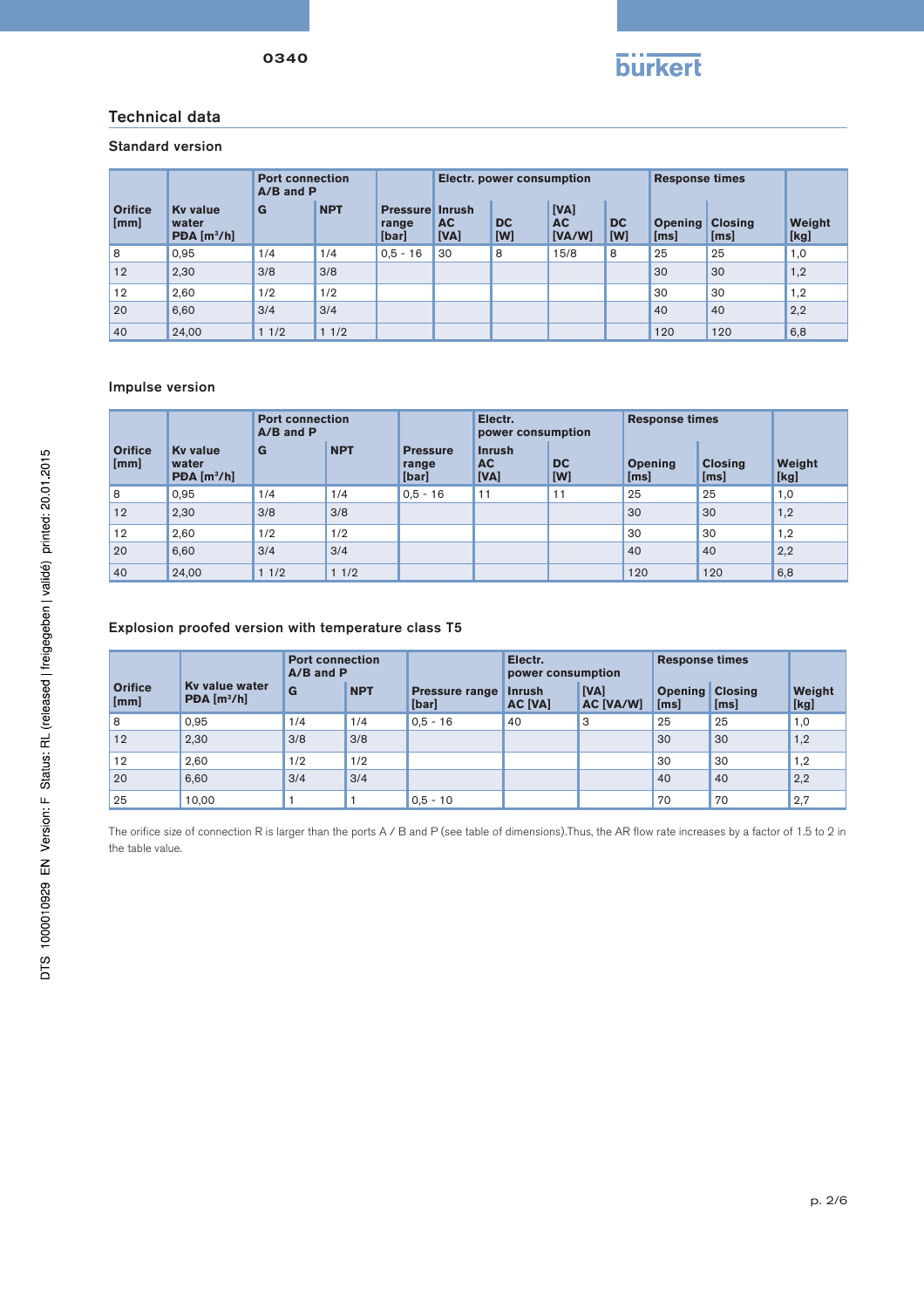0340



Material



Dimensions [mm] - Standard version



The diagram shows the valve with circuit function C with the terminals P, R and A / B. (see drawing). In circuit function D the manual operation is above port A / B.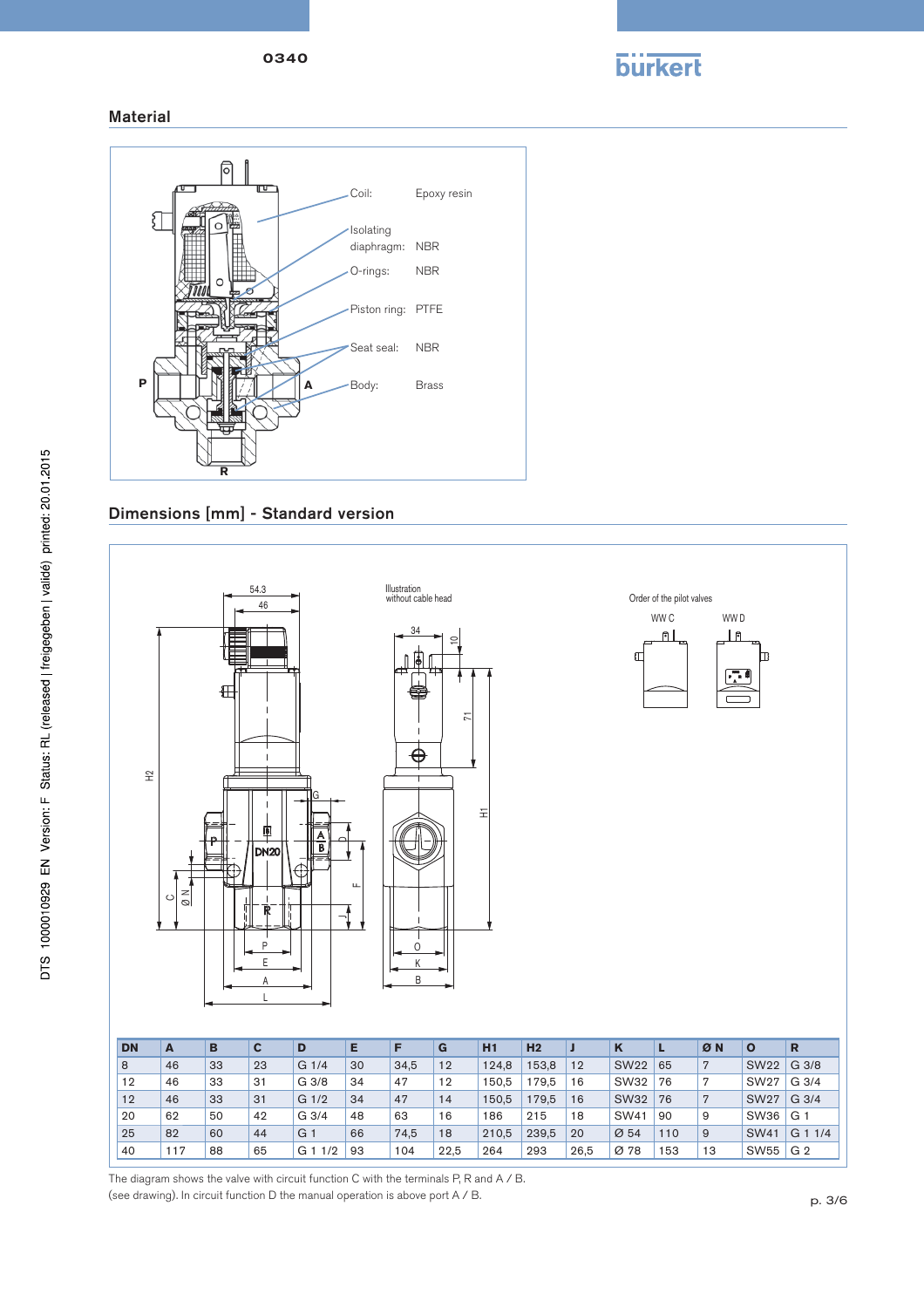0340



## Dimensions [mm] - Explosion proof version



40 117 88 65 G 1 1/2 93 104 22,5 267 330,3 26,5 Ø 78 153 13 SW55 G 2 40 117 88 65 NPT 1 1/2 93 104 22 267 330,3 24 Ø 78 153 13 SW55 NPT 2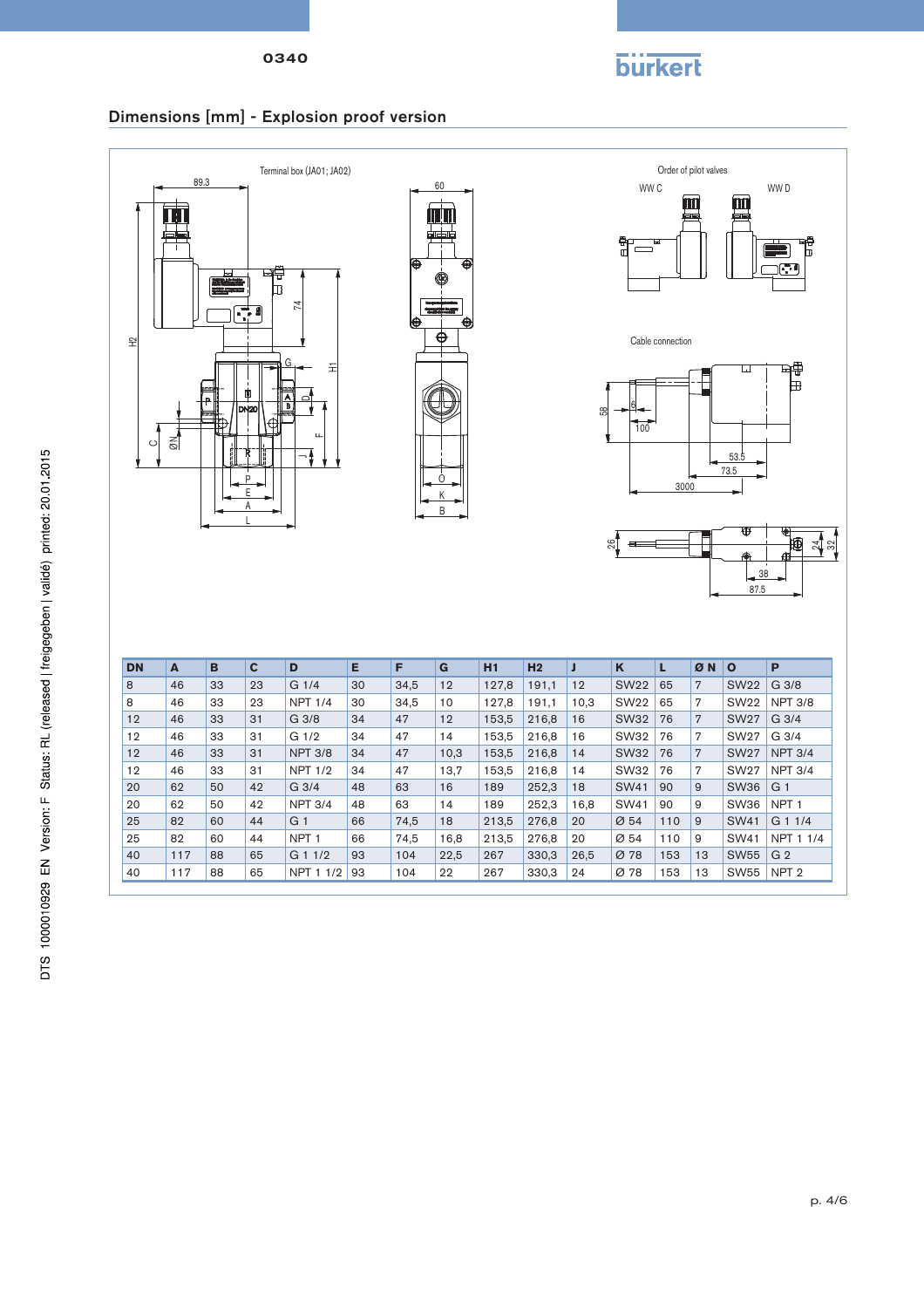

# Ordering charts standard version (other versions on request)

All valves with manual override, brass body, NBR seal and cable plug

| functions<br>Circuit  | Orifice<br>[mm] | connection<br>G or NPT<br>Port | water<br> P→A [m <sup>3</sup> /h]<br>Ky value | Pressure<br>range [bar] | Voltage/<br>Frequency<br>[V/Hz] | ltem no.<br>G      | Item no.<br>NPT    |
|-----------------------|-----------------|--------------------------------|-----------------------------------------------|-------------------------|---------------------------------|--------------------|--------------------|
| C                     | 8,0             | 1/4                            | 0,95                                          | $0,5 - 16$              | 012/DC                          | 042 506            | $\pmb{\mathsf{X}}$ |
| A 3/2-way valve NC    |                 |                                |                                               |                         | 024/DC                          | 041 317            | $\pmb{\chi}$       |
|                       |                 |                                |                                               |                         | 024/50                          | 041 318            | $\mathsf X$        |
| 2(A)                  |                 |                                |                                               |                         | 110/50                          | 041 325            | $\pmb{\chi}$       |
|                       |                 |                                |                                               |                         | 230/50                          | 041 329            | $\pmb{\chi}$       |
| $1(P)$ $3(R)$         | 12              | 3/8                            | 2,3                                           | $0,5 - 16$              | 024/50                          | 041 351            | $\pmb{\chi}$       |
|                       |                 |                                |                                               |                         | 230/50                          | 041 353            | $\pmb{\mathsf{X}}$ |
|                       |                 | 1/2                            | 2,6                                           | $0,5 - 16$              | 024/DC                          | 041 333            | $\pmb{\mathsf{X}}$ |
|                       |                 |                                |                                               |                         | 024/50                          | 041 334            | 151 477            |
|                       |                 |                                |                                               |                         | 110/50                          | 041 340            | $\pmb{\mathsf{X}}$ |
|                       |                 |                                |                                               |                         | 230/50                          | 041 346            | $\pmb{\chi}$       |
|                       |                 |                                |                                               |                         | 240/50                          | 042 277            | $\pmb{\chi}$       |
|                       | 20              | 3/4                            | 6,6                                           | $0,5 - 16$              | 024/DC                          | 041 354            | $\pmb{\mathsf{X}}$ |
|                       |                 |                                |                                               |                         | 024/50                          | 041 665            | $\pmb{\mathsf{X}}$ |
|                       |                 |                                |                                               |                         | 110/50                          | 041 359            | 125 822            |
|                       |                 |                                |                                               |                         | 230/50                          | 041 361            | $\pmb{\chi}$       |
|                       | 25              | $\mathbf{1}$                   | 10,0                                          | $0,5 - 10$              | 024/DC                          | 041 537            | $\pmb{\chi}$       |
|                       |                 |                                |                                               |                         | 110/50                          | 042 864            | 120 389            |
|                       |                 |                                |                                               |                         | 230/50                          | 041 364            | $\pmb{\mathsf{X}}$ |
|                       | 40              | 11/2                           | 24,0                                          | $0,5 - 10$              | 024/DC                          | 042 319            | $\pmb{\mathsf{X}}$ |
|                       |                 |                                |                                               |                         | 230/50                          | 041 366            | $\mathsf X$        |
| D                     | 8,0             | 1/4                            | 0,95                                          | $0,5 - 16$              | 024/DC                          | 041 367            | $\mathsf X$        |
| 3/2-way valve NO      |                 |                                |                                               |                         | 024/50                          | 041 368            | $\pmb{\mathsf{X}}$ |
|                       |                 |                                |                                               |                         | 230/50                          | 041 371            | $\pmb{\mathsf{X}}$ |
| 4(B)                  | 12              | 3/8                            | 2,3                                           | $0,5 - 16$              | 230/50                          | 041 386            | $\pmb{\mathsf{X}}$ |
| 고                     |                 | 1/2                            | 2,6                                           | $0,5 - 16$              | 024/DC                          | 041 374            | $\mathsf X$        |
| $\frac{1}{1(P)}$ 3(R) |                 |                                |                                               |                         | 024/50                          | 041 375            | $\pmb{\mathsf{X}}$ |
|                       |                 |                                |                                               |                         | 230/50                          | 041 380            | $\pmb{\mathsf{X}}$ |
|                       | 20              | 3/4                            | 6,6                                           | $0,5 - 16$              | 024/DC                          | $\pmb{\mathsf{X}}$ | $\pmb{\mathsf{X}}$ |
|                       |                 |                                |                                               |                         | 024/50                          | $\pmb{\chi}$       | $\pmb{\chi}$       |
|                       |                 |                                |                                               |                         | 110/50                          | $\pmb{\mathsf{X}}$ | $\mathsf X$        |
|                       |                 |                                |                                               |                         | 230/50                          | $\pmb{\mathsf{X}}$ | $\pmb{\mathsf{X}}$ |
|                       | 25              | $\mathbf{1}$                   | 10,0                                          | $0,5 - 10$              | 024/DC                          | $\pmb{\chi}$       | $\pmb{\mathsf{X}}$ |
|                       |                 |                                |                                               |                         | 110/50                          | $\pmb{\chi}$       | $\pmb{\chi}$       |
|                       |                 |                                |                                               |                         | 230/50                          | $\pmb{\mathsf{X}}$ | $\pmb{\mathsf{X}}$ |
|                       | 40              | 11/2                           | 24,0                                          | $0,5 - 10$              | 024/DC                          | $\pmb{\mathsf{X}}$ | $\pmb{\mathsf{X}}$ |
|                       |                 |                                |                                               |                         | 230/50                          | $\pmb{\mathsf{X}}$ | $\pmb{\mathsf{X}}$ |

## Ordering charts - impulse version (other versions on request)

All valves with manual override, brass body, NBR seal and cable plug

| <b>SD</b><br>د،<br>ភូគ្                             | Ο   | ction<br><b>TdN</b><br>ŏ<br>ā<br><b>Por</b><br>ු ය | Ξ<br>g<br>ក្ខ<br>Φ<br>ίΩ.<br>۵ ≤<br>Ý. | re<br>[bar]<br>Pressi<br>range | 고<br>ω<br>$\circ$ | Ö<br>။<br>မီ | Tem<br>NPT         |
|-----------------------------------------------------|-----|----------------------------------------------------|----------------------------------------|--------------------------------|-------------------|--------------|--------------------|
| C 3/2-way valve NC                                  | 8,0 | 1/4                                                | 0,95                                   | $0,5 - 16$                     | 024/DC            | 042 016      | $\pmb{\times}$     |
| 2(A)<br>3<br>$-3^{10}$<br><b>NX</b>                 | 12  | 1/2                                                | 2,6                                    | $0.5 - 16$                     | 024/DC            | 044 216      | $\pmb{\mathsf{X}}$ |
|                                                     | 20  | 3/4                                                | 6,6                                    | $0,5 - 10$                     | 024/DC            | $\mathsf{X}$ | $\boldsymbol{X}$   |
| 1(P) 3(R)<br>2 <sub>1</sub>                         | 40  | 11/2                                               | 24,0                                   | $0,5 - 10$                     | 024/DC            | $\mathsf{x}$ | $\mathsf{x}$       |
| D 3/2 way valve, NO                                 | 8,0 | 1/4                                                | 0,95                                   | $0,5 - 16$                     | 024/DC            | 122 805      | X                  |
| 4(B)                                                | 12  | 1/2                                                | 2,6                                    | $0,5 - 16$                     | 024/DC            | 043 429      | $\mathsf{x}$       |
| 3                                                   | 20  | 3/4                                                | 6,6                                    | $0,5 - 10$                     | 024/DC            | $\mathsf{X}$ | X                  |
| $\frac{1}{1(P)}$ $\frac{1}{3(R)}$<br>2 <sub>1</sub> | 40  | 11/2                                               | 24,0                                   | $0,5 - 10$                     | 024/DC            | X            | X                  |

1) Further voltages on request

x Article variant available, order number upon request